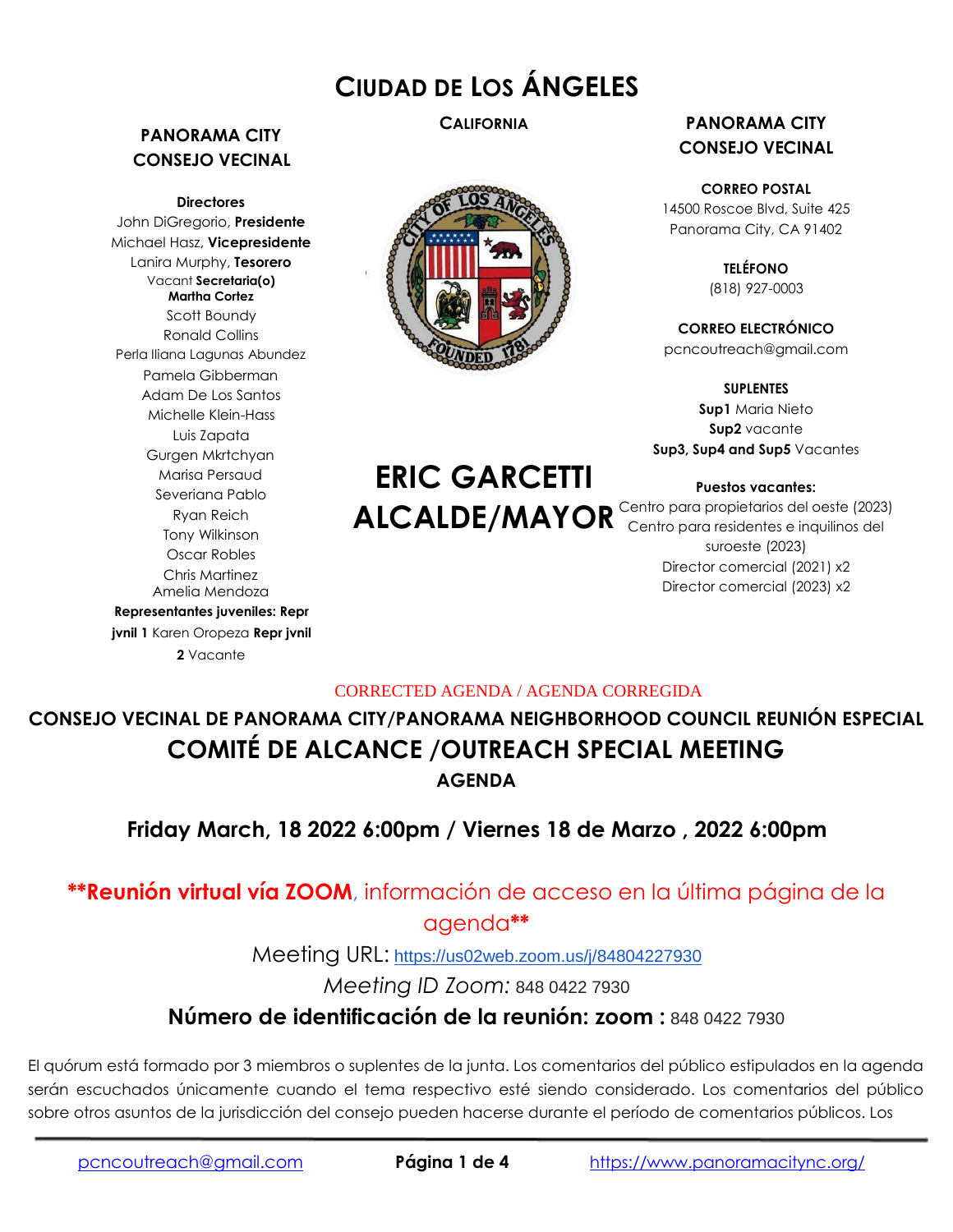

comentarios del público suelen estar limitados a dos minutos por orador, a discreción del presidente. Se pueden tomar medidas sobre cualquier punto de la agenda, excepto los comentarios del público y los anuncios. Las acciones sólo pueden ser reconsideradas si se adopta una moción de reconsideración en la misma reunión en la que se tomó la acción. Puede solicitar una copia del material impreso que se distribuye en la reunión. Puede grabar la reunión por medios de audio, vídeo o fotografía siempre que no sea perjudicial. Las convocatorias y las agendas de las reuniones se publican en la Sala Comunitaria de la Plaza del Valle y en otros lugares (véanse las notas más abajo). Si necesita traducción o adaptaciones para una discapacidad, llame al Departamento de Empoderamiento Vecinal de la ciudad con al menos tres días hábiles de antelación (213-978-1551, o la línea gratuita 3-1-1). La ciudad es una entidad cubierta por el Título II de la Ley de Estadounidenses con Discapacidades. Si cree que el consejo no cumple la ley o sus propias normas, puede presentar una queja por escrito con copia al presidente y al secretario. Por favor, sea respetuoso con los demás, incluso cuando difiera con ellos. Los horarios indicados en la agenda son sólo estimaciones. La secuencia y la hora pueden modificarse durante la reunión { The quorum is 3 Committee members. Public comments on agenda items will be heard when the item is considered. Public comments on other matters within the council's jurisdiction may be made during the Public Comment period. Public comments are usually limited to two minutes per speaker, at the discretion of the Chair. Action may be taken on any agenda item except Public Comment and announcements. Actions may be reconsidered only if a motion for reconsideration is adopted at the same meeting where the action was taken. You may request a copy of printed materials that are distributed at the meeting. You may record the meeting by audio, video or photographic means as long as it is not disruptive. Meeting notices and agendas are posted at the Plaza Del Valle Community Room and at other locations (see notes below). If you need translation, or accommodation for a disability, please call the city Department of Neighborhood Empowerment at least three business days in advance (213-978-1551, or toll-free 3-1-1). The city is a covered entity under Title II of the Americans with Disabilities Act. If you believe the council is not following the law or its own rules you may file a grievance in writing with copies to both the Chair and the Secretary. Please be respectful of others, even when you differ with them. Times shown in the agenda are only estimates. The sequence and time may be changed at the meeting.

- 1. **Call to order and observations / Llamada al orden** y observaciones (*Perla Iliana Lagunas Abundez* **,Chris Martinez , Presidentes de la sección de Alcance / Outreach Chairs – Christ Martinez , Perla Iliana Lagunas Abundez**
- 2. **Toma de asistencia** de los miembros del Comité y de los suplentes (el quórum es de 3). Roll call members of committee and alternates (quorum is 3)
- **3. Discusión y posible acción** desarrollar un plan estratégico para involucrar a los miembros de la comunidad que hablan otros idiomas aparte del inglés ideas son bienvenidas También hablaremos sobre articulos de alcance . Discussion and possible action to develop a strategic plan to involve members of the community that speak other languages other than English ideas are welcome. We will also be talking about outreach items .

## **4. Comentario Publico Discusión /Public Comment Discussion**

- 1. **Discusión y posible acción sobre :** Panorama Rec Center Update:Jeff Introduction-introduccion & programacion actual- Current Programming
	- 1. Spring Mailer-correo de primavera
		- 1. Baseball League 5-8 –Liga de Beisbol
		- 2. Soccer League 5-8 –Liga de Futbol
		- 3. Play LA Classes Juega LA Clases
- 2. Spring Egg hunt.-Busqueda de Huevos de Primavera
	- 1. Invitation to participate INVITACION A PARTICIPAR
	- 2. Support- Apoyo
		- 1. Live Music Musica en Vivo
		- 2. Food Comida
		- 3. Prizes for events Premios para Eventos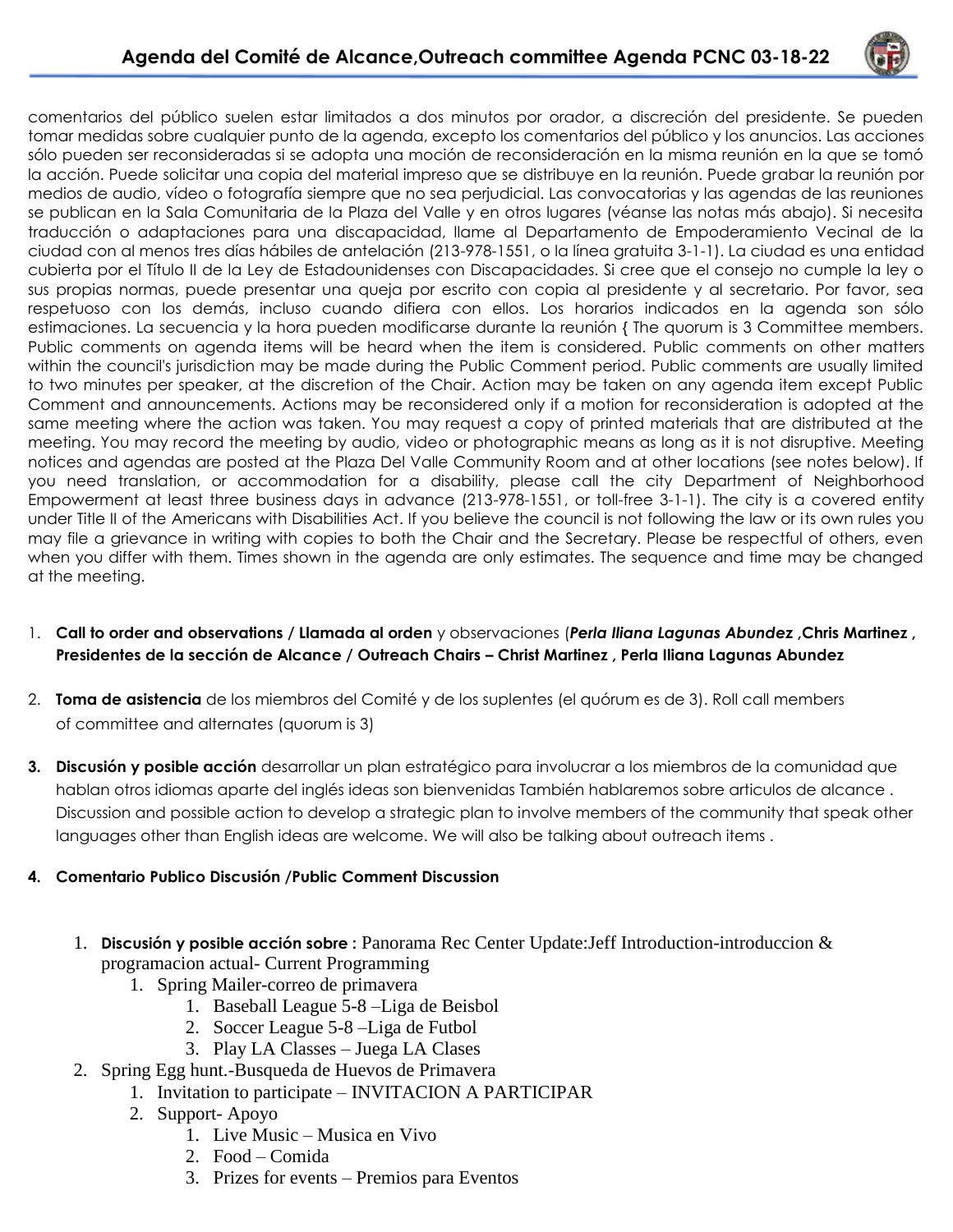- 3. Public Garden Approval: Good to go from Maintenance Aprobacion de Jardin Comunitario:Bueno par air de mantenimiento
- **4. Discusión y posible acción** sobre la identificación de posibles proyectos comunitarios, limpiezas y eventos para alcance 2022. Este punto podría incluir múltiples recomendaciones y mociones de financiación para la consideración de la junta. Las mociones de financiación combinadas **no deben superar los 5000 dólares.**

**Discussion and possible action identifying possible community projects , clean ups , and events to make outreach 2022 . This point will probably include multiple recommendations and motions of financial importance to be considered by the board . The motions of combined funding cannot exceed 5,000 dollars .**

### 5. **Suspensión/Adjourn**

| pcncoutreach@gmail.com | Página 2 de 4 | https://www.panoramacitync.org/ |  |
|------------------------|---------------|---------------------------------|--|
|                        |               |                                 |  |

**Council Process:** The council gained its official city role upon certification by the Board of Neighborhood Commissioners on March 15, 2007. Everyone who lives, works or owns real property within the boundaries of the Panorama City Neighborhood Council, or who declares a Community Interest in the area and the basis for it, is a "stakeholder". All stakeholders are members of the Council. Stakeholders elect a Board of Directors to represent them. This Board is recognized as the decision-making entity by the City of Los Angeles. The current Board was elected on April 2, 2016. While the Board is the official decision-making entity, meetings are conducted as much as possible in a town hall spirit. Committees are open to anyone with an interest in Panorama City. Panorama City's neighborhood council is much more than its Board, and it depends on public participation for its success.

Posting Sites: California's open meetings law, the Ralph M. Brown Act, requires that meeting notices be physically posted at a regular location 72 hours in advance for regular meetings and 24 hours in advance for special meetings. The location must be accessible to the public seven days a week, 24 hours a day. That location is the outside steel doors of the Plaza Del Valle Community Room, Building G, 8700 Van Nuys Blvd, Panorama City, CA 91402. This council is also required to follow the City of Los Angeles posting policy for Neighborhood Councils. That policy additionally requires that councils post agendas through the city's Early Notification System (ENS), post the agendas on the council's website (if one exists), and make an effort to send agendas by electronic mail (if such a list exists). This council posts agendas on its website, panoramacitync.org. This council uses the city's ENS mailing list as its agenda email list. You may sign up for the ENS agenda system at: http://lacity.org/government/Subscriptions/NeighborhoodCouncils/index.htm.

In addition to the Plaza Del Valle posting location, this council MAY post agendas at other locations within Panorama City. These may include: (1) Panorama City Branch Library, 14345 Roscoe Blvd; (2) Panorama Recreation Center, 8600 Hazeltine Avenue; (3) Sepulveda Recreation Center, 8801 Kester Avenue; and (4) Casa Esperanza, 14705 Blythe Street.

In addition to the ENS agenda list, this council MAY include agendas in its occasional informational emails. You can subscribe to the council's informational email list by sending your request to 'info@panoramacitync.org'. You can also sign up on the council's website. In order to respect our stakeholders' inboxes, messages to the informational email list will be sent at most once or twice a month. *The only way to assure that you will receive emailed agendas is through the ENS list.*

**Interpretation for Meetings:** If you need an interpreter for any Panorama City Neighborhood Council General or Committee Meeting, please notify the Board Chair at johndpcnc@gmail.com a minimum of **48 hours** prior to the meeting to ensure coverage. Please indicate the language(s) you need interpretation covered entity under Title II of the Americans with Disabilities Act, the City of Los Angeles does not discriminate on the basis of disability and upon request, will provide reasonable accommodation to ensure equal access to its programs, services, and activities. Sign language interpreters, assistive listening devices, or other auxiliary aids and/or services may be provided upon request. To ensure availability of services, please make your request at least 5 business days prior to the meeting you wish to attend by contacting the city's Department of Neighborhood Empowerment (213-978-1551).

**Agenda-related written materials:** The council may occasionally prepare supplementary information to the agenda ("agenda packets"). When this is done, the agenda packets are normally made available both to Board or committee members and to the public at the start of the posted meeting. In compliance with Government Code section 54957.5, non-exempt writings that are distributed to a majority or all of the Board or committee *in advance of a meeting* may be viewed by appointment at the Panorama City Neighborhood Council office, 14500 Roscoe Blvd, Suite 400, Panorama City, CA 91401, (818-714-2133) during normal business hours, or at the scheduled meeting. In addition, if you would like a copy of any record related to an item on the agenda, please contact Cheryl Compton, PCNC - Secretary, 14500 Roscoe Blvd, Suite 400, Panorama City, CA 91402 (ComptonPCNC@gmail.org).

**PUBLIC ACCESS OF RECORDS** – In compliance with Government Code section 54957.5, non -exempt writings that are distributed to a majority or all of the board in advance of a meeting may be viewed at [the Panorama City Neighborhood Council no longer maintains a physical office] and at our website: panoramacitync.org or at the scheduled meeting. In addition, if you would like a copy of any record related to an item on the agenda, please contact John DiGregorio at [no phone available] or email: johndPCNC@gmail.com

IN CONFORMITY WITH THE SEPTEMBER 16, 2021 ENACTMENT OF CALIFORNIA ASSEMBLY BILL 361 (RIVAS) AND DUE TO CONCERNS OVER COVID-19, THE PANORAMA CITY NEIGHBORHOOD COUNCIL MEETING WILL BE CONDUCTED ENTIRELY WITH A CALL-IN OPTION OR INTERNET-BASED SERVICE OPTION.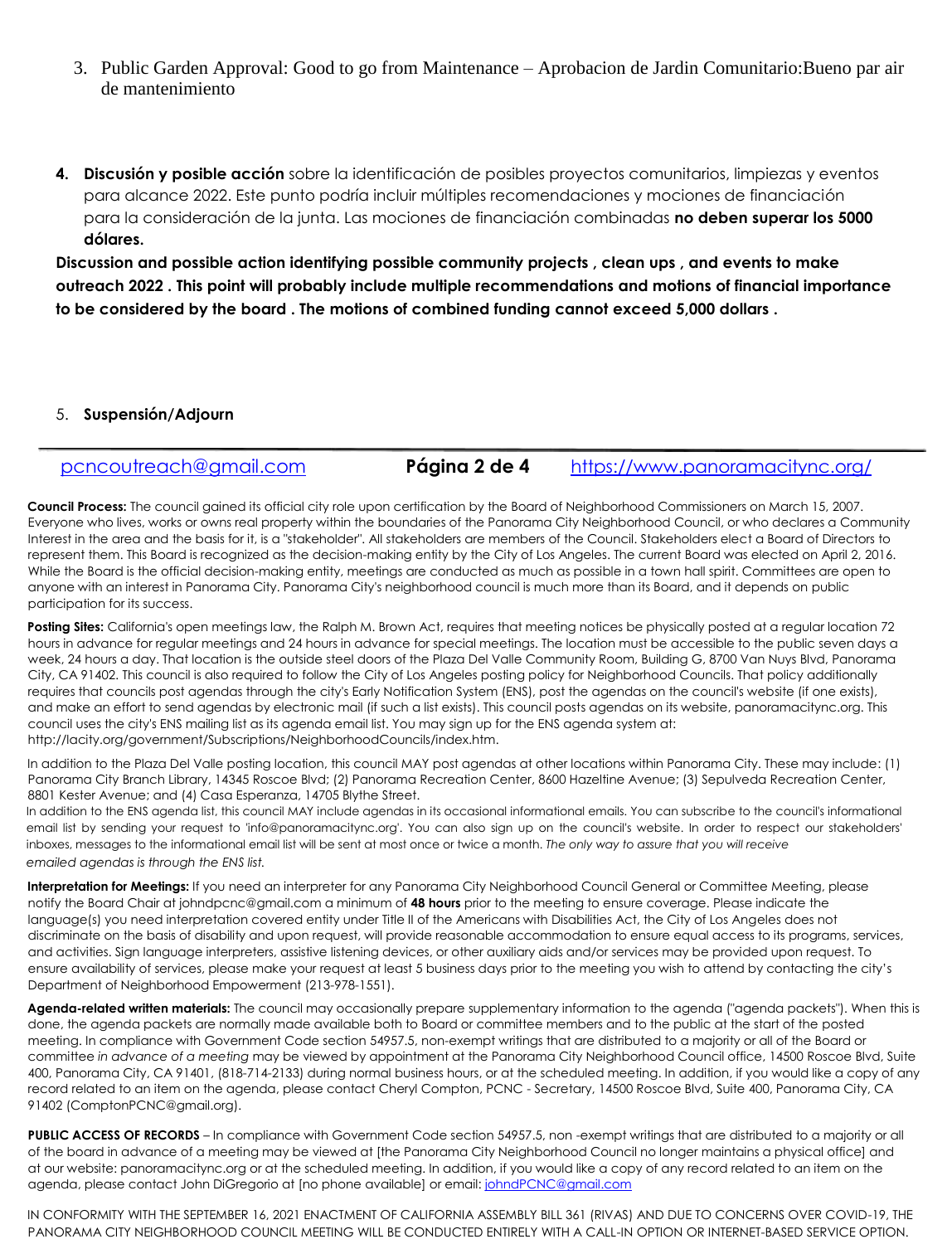**AB 361 Updates** Public comment cannot be required to be submitted in advance of the meeting; only real-time public comment is required. If there are any broadcasting interruptions that prevent the public from observing or hearing the meeting, the meeting must be recessed or adjourned. If members of the public are unable to provide public comment or be heard due to issues within the Neighborhood Council's control, the meeting must be recessed or adjourned.

#### **Public Posting of Agendas:**

Neighborhood Council agendas are posted for public review as follows:

- (List your physical posting location here)
- www.panoramacitync.org
- You can also receive our agendas via email by subscribing to L.A. City's Early Notification System (ENS)

**Notice to Paid Representatives** If you are compensated to monitor, attend, or speak at this meeting, City law may require you to register as a lobbyist and report your activity. See Los Angeles Municipal Code Section 48.01 et seq. More information is available at ethics.lacity.org/lobbying. For assistance, please contact the Ethics Commission at (213) 978-1960 or ethics.commission@lacity.org for and the date of the meeting.

**Americans with Disabilities Act (ADA):** As a **Americans with Disabilities Act (ADA):** As a covered entity under Title II of the Americans with Disabilities Act, the City of Los Angeles does not discriminate on the basis of disability and upon request, will provide reasonable accommodation to ensure equal access to its programs, services, and activities. Sign language interpreters, assistive listening devices, or other auxiliary aids and/or services may be provided upon request. To ensure availability of services, please make your request at least 5 business days prior to the meeting you wish to attend by contacting the city's Department of Neighborhood Empowerment (213-978-1551).

**Agenda-related written materials:** The council may occasionally prepare supplementary information to the agenda ("agenda packets"). When this is done, the agenda packets are normally made available both to Board or committee members and to the public at the start of the posted meeting. In compliance with Government Code section 54957.5, non-exempt writings that are distributed to a majority or all of the Board or committee *in advance of a meeting* may be viewed by appointment at the Panorama City Neighborhood Council office, 14500 Roscoe Blvd, Suite 400, Panorama City, CA 91401, (818-714-2133) during normal business hours, or at the scheduled meeting. In addition, if you would like a copy of any record related to an item on the agenda, please contact Cheryl Compton, PCNC - Secretary, 14500 Roscoe Blvd, Suite 400, Panorama City, CA 91402 (ComptonPCNC@gmail.org).

PUBLIC ACCESS OF RECORDS – In compliance with Government Code section 54957.5, non -exempt writings that are distributed to a majority or all of the board in advance of a meeting may be viewed at [the Panorama City Neighborhood Council no longer maintains a physical office] and at our website: panoramacitync.org or at the scheduled meeting. In addition, if you would like a copy of any record related to an item on the agenda, please contact John DiGregorio at [no phone available] or email: johndPCNC@gmail.com

#### **Instructions and Guidelines to Access and Participate in PCNC 'Virtual Meetings'**

Effective April 1st, 2020 the City Attorney's office has permitted the use of 'Virtual Meetings' with voice/video capabilities which will allow Neighborhood Councils to continue conducting meetings during our current 'Stay at Home' order issued by Mayor Garcetti. The Panorama City Neighborhood Council has elected to use the platform ZOOM to host our virtual meetings.

For instructions on how to download and use the ZOOM audio-video conferencing platform, please click the link below, which will detail how to install the application on your smartphone or computer. Link for Support HERE https://support.zoom.us/hc/en-us/articles/201362193-How-Do-I-Join-A-Meeting-.

#### **If you prefer to phone in to each meeting:**

Dial by your location

- +1 669 900 9128 US (San Jose)
- +1 346 248 7799 US (Houston)
- +1 253 215 8782 US (Tacoma)
- +1 646 558 8656 US (New York)

pcncoutreach@gmail.com **Page 6 of 7** https://www.panoramacitync.org/ **Panorama City Neighborhood Council Meeting Agenda 3-28-22**

+1 301 715 8592 US (Germantown)

+1 312 626 6799 US (Chicago)

### **Virtual Meeting Guidelines**

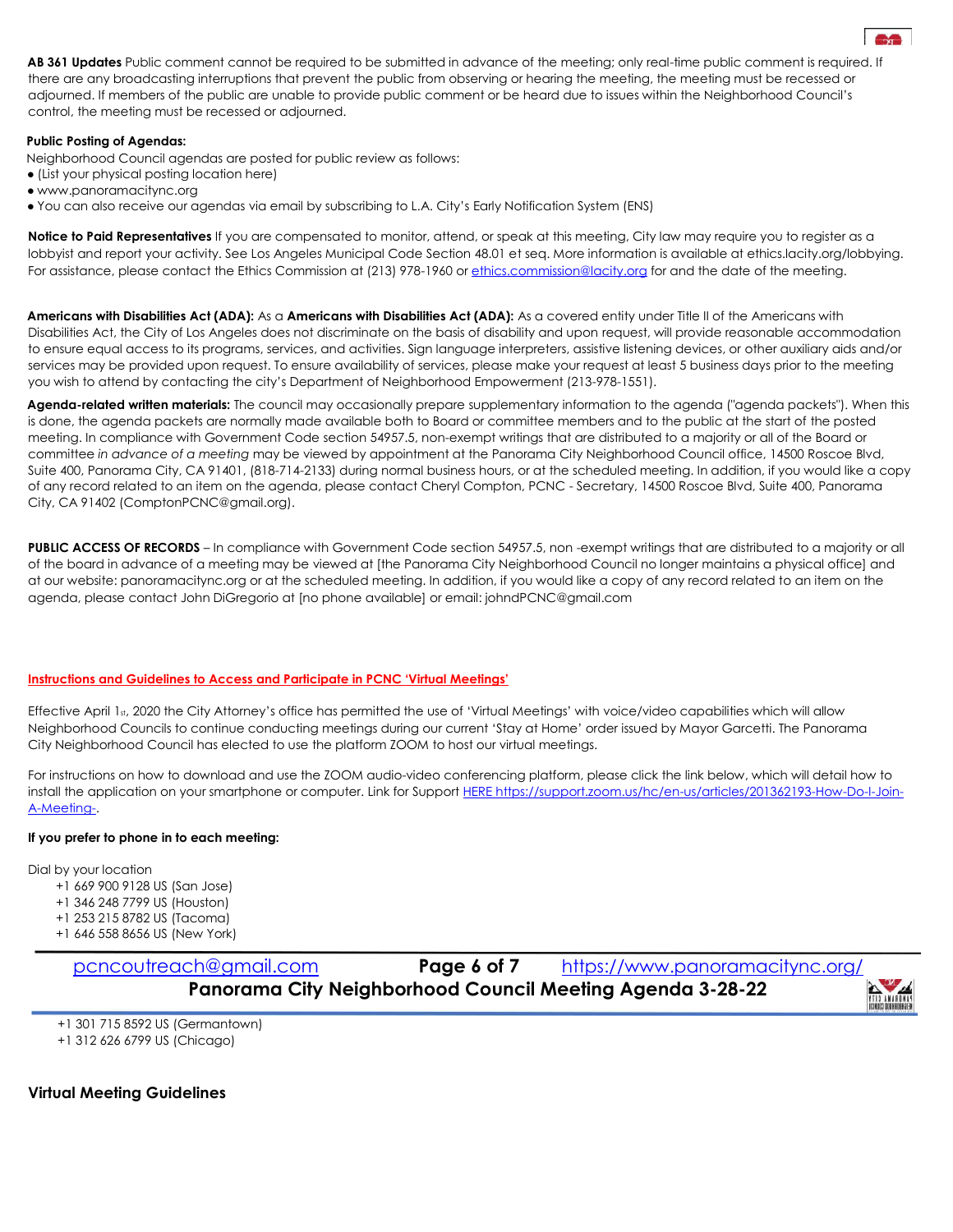Upon entry to the meeting, all participants will be automatically placed on 'mute' as to not disrupt the current speaker.

The Chair will run the meeting as 'close to normal' as possible, limiting the amount of time individual speakers may hold the floor.

If you wish to speak, do so by 'Raising your Hand', a feature the platform has, which enables the formation of a queue.

The Board Secretary will recognize your place in the queue, by responding through the 'Chat' feature. The Chair will then call upon, in 'first come first served' order as recognized by the Secretary. Once called upon, the speaker must UNMUTE their audio to begin their statement.

Disruptions to the meeting or abuse of these guidelines will result in the immediate removal. Public Comment will also adhere to the 'Raise Hand', 'Enter the Queue', 'Be Recognized by the Chair' format. Should you need assistance, or require any specific ADA accommodations, please reach out to the Board Chair prior to the meeting at johndpcnc@gmail.com

## **For more information about the Panorama City Neighborhood Council visit our website at www.panoramacitync.org**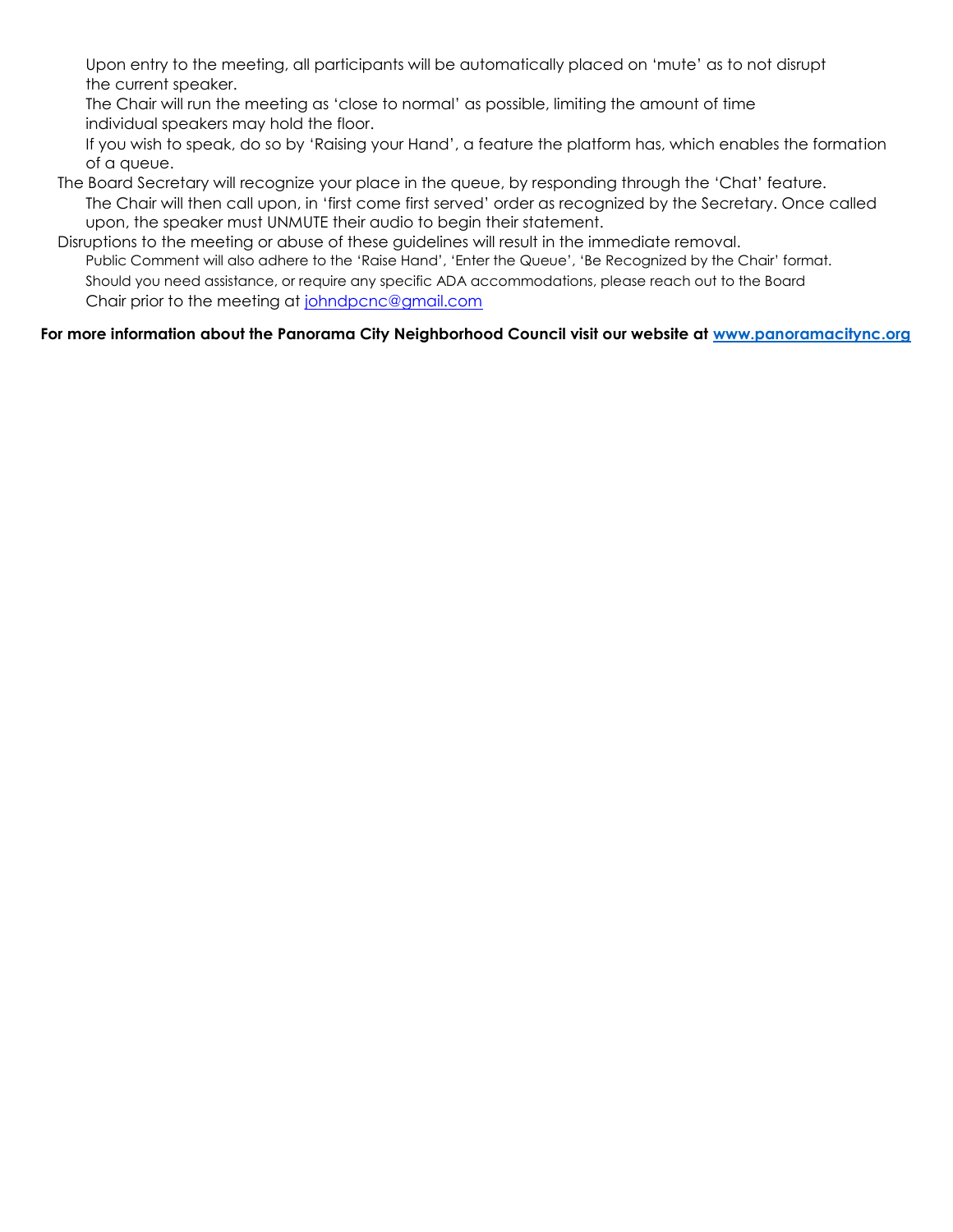

**Proceso del consejo:** El consejo adquirió su papel oficial en la ciudad al ser certificado por la Junta de Comisionados de Vecindario el 15 de marzo de 2007. Toda persona que viva, trabaje o sea propietaria de un inmueble dentro de los límites del Consejo Vecinal de Panorama City, o que declare un interés comunitario en la zona y su fundamento, es una "parte interesada". Todas las partes interesadas son miembros del consejo. Las partes interesadas eligen una Junta Administrativa que los represente. A esta Junta se le reconoce como la entidad que toma las decisiones por la ciudad de Los Ángeles. La Junta actual se eligió el 2 de abril de 2016. Aunque la Junta es la entidad oficial que toma las decisiones, las reuniones se celebran, en la medida de lo posible, con un ambiente municipal. Los comités están abiertos a cualquier persona que esté interesada en Panorama City. El Consejo Vecinal de Panorama City es mucho más que su Junta y su éxito depende de la participación ciudadana.

Sitios de publicación: La ley de reuniones abiertas de California, la Ley Ralph M. Brown, exige que las notificaciones de las reuniones se publiquen físicamente en un lugar habitual con 72 horas de antelación para las reuniones ordinarias y con 24 horas de antelación para las reuniones extraordinarias. El lugar debe ser accesible al público los siete días de la semana, las 24 horas del día. Ese lugar tiene las puertas externas de acero en la Sala Comunitaria de Plaza Del Valle, Building G, 8700 Van Nuys Blvd, Panorama City, CA 91402. Este consejo también está obligado a seguir la política de publicación de la ciudad de Los Ángeles para los consejos vecinales. Esa política exige además que las municipalidades publiquen la agenda del día a través del Sistema de Notificación Temprana (Early Notification System (ENS, por sus siglas en inglés)) de la ciudad, que publiquen la agenda del día en la página web de la municipalidad (si existe) y que se esfuercen por enviar la agenda del día por correo electrónico (si existe). Este consejo pública la agenda del día en su página web, panorama city nc.org. Este consejo utiliza la lista de correo de la ENS de la ciudad como la lista de correo electrónico de su agenda. Puede inscribirse en el sistema de agenda del ENS en: http://lacity.org/government/Subscriptions/NeighborhoodCouncils/index.htm.

Además del lugar de publicación de la Plaza Del Valle, este consejo puede publicar la agenda del día en otros lugares de Panorama City. Estos pueden ser: (1) Panorama City Branch Library, 14345 Roscoe Blvd; (2) Panorama Recreation Center, 8600 Hazeltine Avenue; (3) Sepulveda Recreation Center, 8801 Kester Avenue; y (4) Casa Esperanza, 14705 Blythe Street.

Además de la agenda del día del ENS, este consejo puede incluir agendas del día en sus correos electrónicos informativos esporádicos. Puede suscribirse a la lista de correo electrónico informativo del consejo enviando su solicitud a 'info@panoramacitync.org'. También puede inscribirse en el sitio web del consejo. Para respetar las bandejas de entrada de nuestros interesados, los mensajes a la lista de correo electrónico informativo se enviarán como máximo una o dos veces al mes. *La única manera de asegurarse de que recibirá las agendas por correo electrónico es a través de la lista ENS.*

Ley de Estadounidenses con Discapacidades (ADA): Como entidad cubierta por el Título II de la Ley de Estadounidenses con Discapacidades, la Ciudad de Los Ángeles no discrimina por motivos de discapacidad y, si se le solicita, proporcionará ajustes razonables para garantizar la igualdad de acceso a sus programas, servicios y actividades. Se pueden proporcionar intérpretes de lenguaje de señas, dispositivos de audición u otras ayudas y/o servicios de asistencia, si se solicitan. Para asegurar la disponibilidad de los servicios, sírvase hacer su solicitud con al menos 5 días hábiles de anticipación a la reunión a la que desea asistir, poniéndose en contacto con el Departamento de Empoderamiento Vecinal al (213-978-1551).

**Material escrito relacionado con la agenda:** El consejo puede preparar ocasionalmente información complementaria a la agenda del día ("paquetes de la agenda"). Cuando se hace esto, los paquetes de la agenda del día se ponen normalmente a disposición tanto de los miembros de la Junta o del comité, como del público en general al comienzo de la reunión anunciada. De conformidad con la sección 54957.5 del Código de Gobierno, los escritos no exentos que se distribuyen a la mayoría o a la totalidad de la Junta o del comité *antes de una reunión* pueden verse con cita previa en la oficina del Consejo Vecinal de Panorama City, 14500 Roscoe Blvd, Suite 400, Panorama City, CA 91401, (818-714-2133) durante el horario laboral normal, o en la reunión programada. Adicionalmente, si usted desea una copia de cualquier registro relacionado con un tema en la agenda, por favor, póngase en contacto con Cheryl Compton, PCNC - Secretaria, 14500 Roscoe Blvd, Suite 400, Panorama City, CA 91402 (ComptonPCNC@gmail.org).

**ACCESO PÚBLICO A LOS REGISTROS** - De conformidad con la sección 54957.5 del Código de Gobierno, los escritos no exentos que se distribuyen a la mayoría o a toda la junta antes de una reunión pueden verse en [el Consejo Vecinal de Panorama City ya no mantiene una oficina física] y en nuestro sitio web: panoramacitync.org o en la reunión programada. Adicionalmente, si usted desea una copia de cualquier registro relacionado con un tema en la agenda, por favor, póngase en contacto con John DiGregorio al [teléfono no disponible]] o por correo electrónico: johndPCNC@gmail.com

### **Instrucciones y directrices para acceder y participar en las "reuniones virtuales" del PCNC**

A partir del 1 de abril de 2020, la oficina del Fiscal de la Ciudad ha permitido el uso de 'Reuniones Virtuales' con capacidades de voz/vídeo que permitirán que los Consejos Vecinales continúen llevando a cabo reuniones durante nuestra orden actual de 'Permanecer en Casa' emitida por el Alcalde Garcetti. El Consejo Vecinal de Panorama City ha decidido utilizar la plataforma ZOOM para celebrar nuestras reuniones virtuales.

Para obtener instrucciones sobre cómo descargar y utilizar la plataforma de audio-vídeo ZOOM, haga clic en el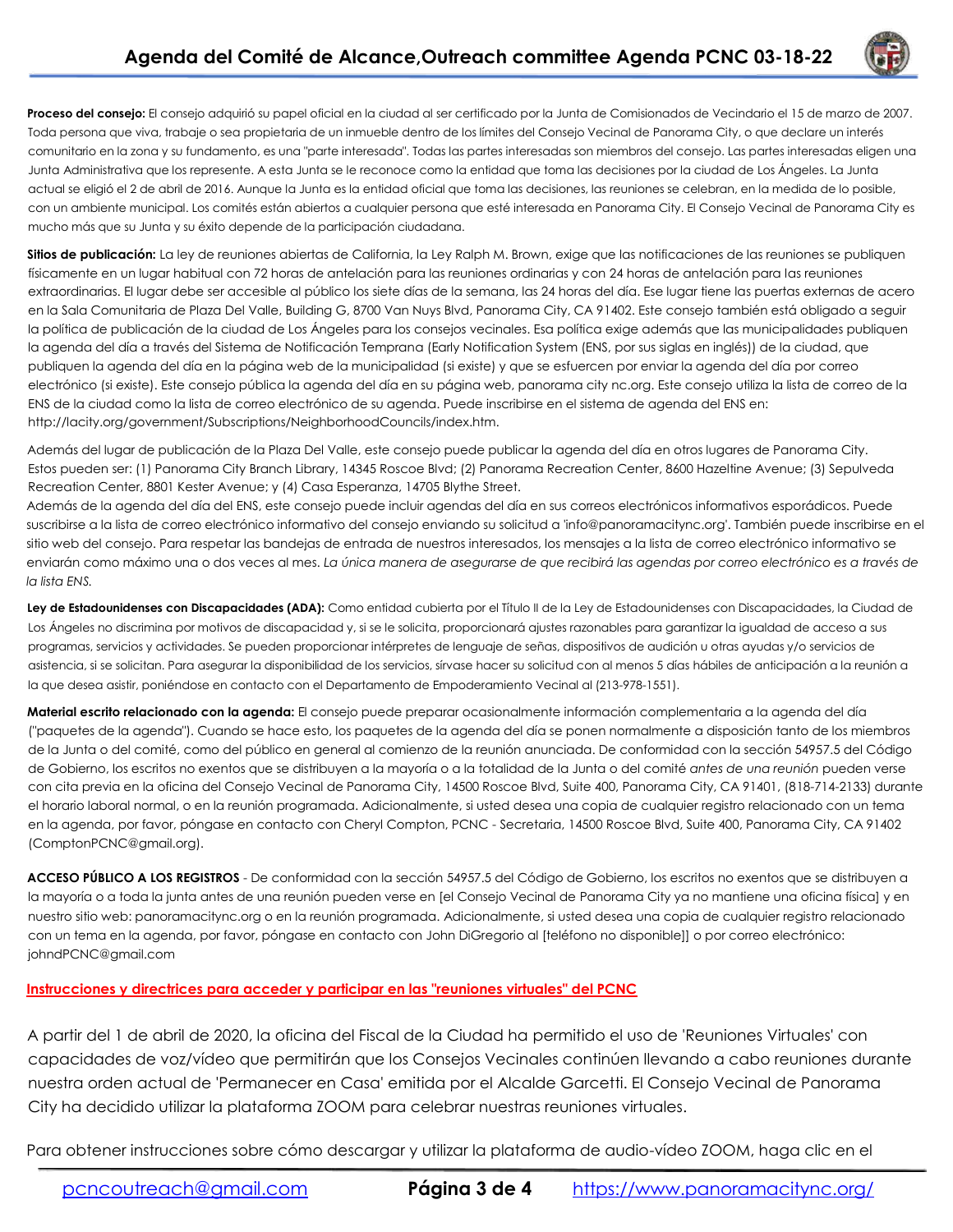

siguiente enlace, en el que se detalla cómo instalar la aplicación en su teléfono inteligente u ordenador. Enlace de apoyo AQUÍ https://support.zoom.us/hc/en-us/articles/201362193-How-Do-I-Join-A-Meeting-.

## **Si prefiere llamar por teléfono en cada reunión:**

## **Directrices para las reuniones virtuales**

- Al entrar en la reunión, todos los participantes se pondrán automáticamente en "Silencio" para no interrumpir al orador actual.
- El Presidente dirigirá la reunión de la forma "más normal posible", limitando el tiempo de intervención de los oradores.
- Si desea intervenir, hágalo por medio de "Levantar la mano", una función de la plataforma que permite formar una fila de espera.
- El Secretario de la Junta identificará su lugar en la fila, respondiendo a través de la función "Chat".
- A continuación, el Presidente convocará, por orden de llegada, a los candidatos identificados por el Secretario. Una vez que se le llama, el orador debe DESACTIVAR EL MODO SILENCIO para comenzar su declaración.
- Las interrupciones de la reunión o el abuso de estas directrices darán lugar a la expulsión inmediata.
- Los comentarios del público también se ajustarán al formato "Levantar la mano", "Entrar en la fila", "Ser identificado por el presidente".
- Si necesita ayuda, o requiere alguna adaptación específica de la Ley de Estadounidenses con Discapacidades, (ADA por sus siglas en inglés) por favor, póngase en contacto con el Presidente de la Junta antes de la reunión en [johndpcnc@gmail.com](mailto:johndpcnc@gmail.com)

## **Para más información sobre el Consejo Vecinal de Panorama City visite nuestra página web en [www.panoramacitync.org](http://www.panoramacitync.org/)**

Dial by your location +1 669 900 6833 US (San Jose) +1 253 215 8782 US (Tacoma) +1 346 248 7799 US (Houston) +1 312 626 6799 US (Chicago) +1 929 205 6099 US (New York) +1 301 715 8592 US (Washington DC) 877 853 5257 US Toll-free 888 475 4499 US Toll-free 833 548 0276 US Toll-free 833 548 0282 US Toll-free Meeting ID: 848 0422 7930 Find your local number: <https://us02web.zoom.us/u/kdDqIAHVte>